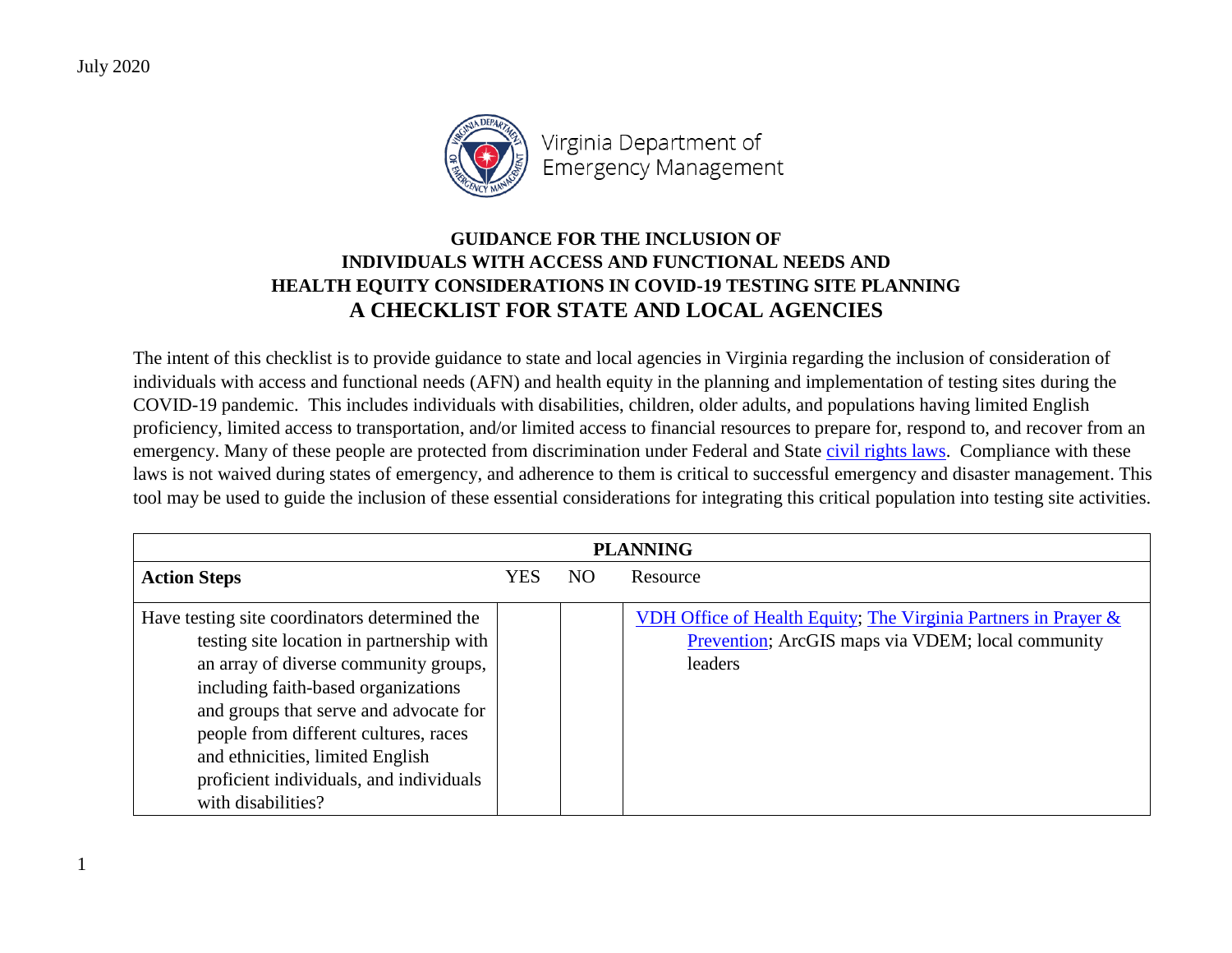| Have testing site coordinators located the     | https://www.orau.gov/sns/atrisktool/; ArcGIS maps via VDEM     |
|------------------------------------------------|----------------------------------------------------------------|
| populations of individuals with access         |                                                                |
| and functional needs in your area, and         | Further population identification should include consideration |
| identified their specific needs?               | of individuals who do not have vehicles or utilize             |
|                                                | public/para transit or do not leave their home without         |
|                                                | supports; utilize paratransit/meals on wheels/senior           |
|                                                | programs/centers for independent living/home and               |
|                                                | community-based service providers/homeless shelters, to        |
|                                                | identify populations for enhanced testing outreach             |
| Have testing site coordinators made provisions |                                                                |
| for the facilitation of testing and result     |                                                                |
| reporting for individuals who do not           |                                                                |
| have permanent addresses or who lack           |                                                                |
| contact phone numbers?                         |                                                                |
| Have testing site coordinators trained or      |                                                                |
| educated testing site personnel on their       |                                                                |
| obligations under civil rights laws and        |                                                                |
| on how to meet the needs of                    |                                                                |
| individuals with access and functional         |                                                                |
| needs, including individuals with              |                                                                |
| disabilities?                                  |                                                                |
| Are testing site personnel prepared to         |                                                                |
| welcome all who need their care,               |                                                                |
| including lesbian, gay, bisexual and           |                                                                |
| transgender persons, immigrants and            |                                                                |
| migrants, individuals with psychiatric         |                                                                |
| or developmental disabilities or               |                                                                |
| dementia, homeless and                         |                                                                |
| institutionalized individuals, and             |                                                                |
| persons of all faiths?                         |                                                                |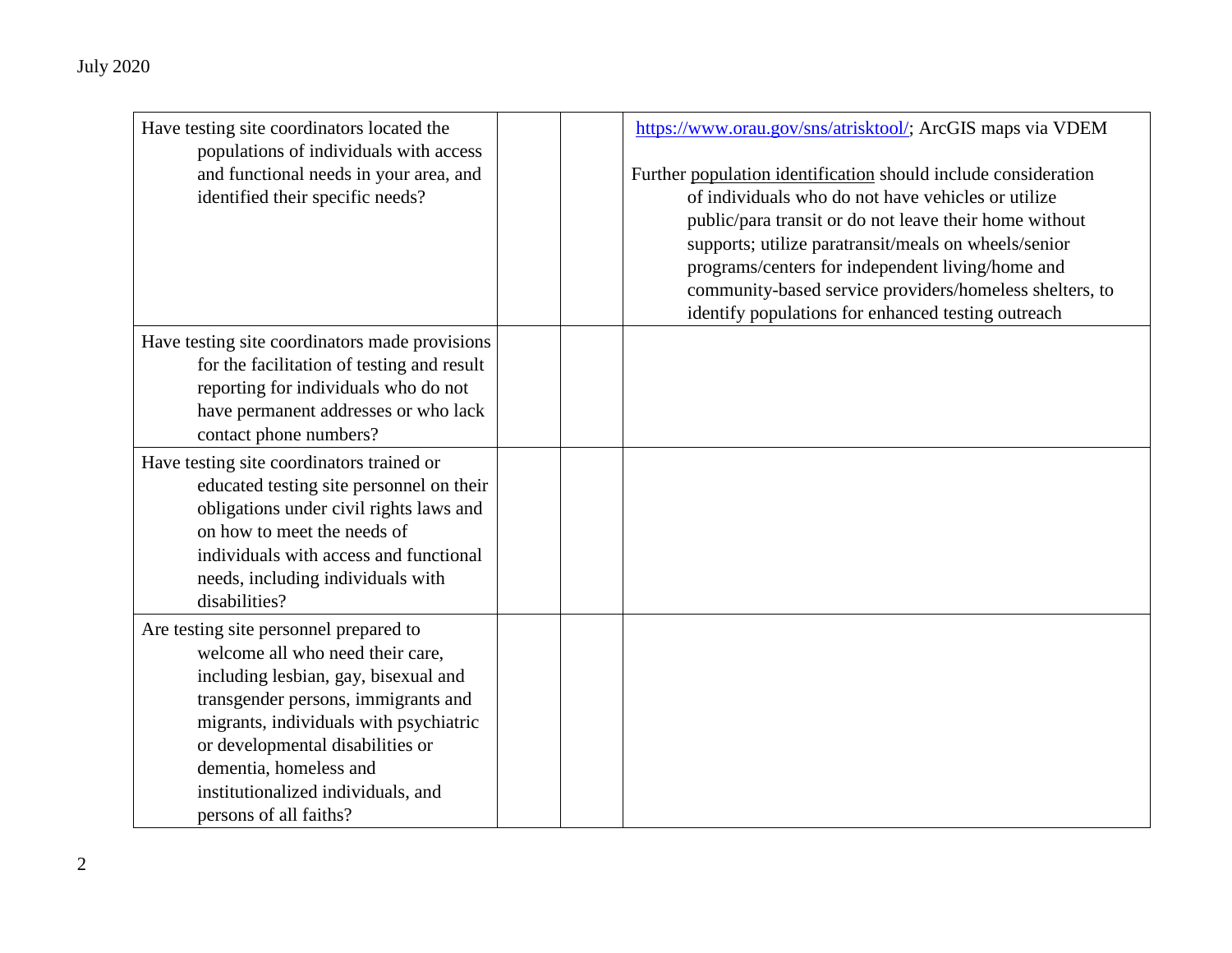| When selecting a testing site, have testing site<br>coordinators considered transportation<br>options available to those who do not<br>or cannot drive?                                                                                                                                                                          | See "Access to Transportation" section below                                                                                                                                                                                                                                                                                                                                                                                                                                                                                                                                                                                                                                                                             |
|----------------------------------------------------------------------------------------------------------------------------------------------------------------------------------------------------------------------------------------------------------------------------------------------------------------------------------|--------------------------------------------------------------------------------------------------------------------------------------------------------------------------------------------------------------------------------------------------------------------------------------------------------------------------------------------------------------------------------------------------------------------------------------------------------------------------------------------------------------------------------------------------------------------------------------------------------------------------------------------------------------------------------------------------------------------------|
| Has testing entity provided the following<br>information to VDH to include on the website<br>testing information, for each site: languages<br>available, accessibility (i.e., for those with:<br>mobility disabilities, and those who don't<br>drive; blind, visually impaired; autism, deaf,<br>hard of hearing, and deafblind) |                                                                                                                                                                                                                                                                                                                                                                                                                                                                                                                                                                                                                                                                                                                          |
| Does the site have clear masks/face shields for<br>use by/with persons who lip read so they will<br>be able to see the lips of the person who will<br>be speaking to them?                                                                                                                                                       |                                                                                                                                                                                                                                                                                                                                                                                                                                                                                                                                                                                                                                                                                                                          |
| Have testing site coordinators designed the<br>testing site environment to be ADA<br>compliant?                                                                                                                                                                                                                                  | https://www.ada.gov/pcatoolkit/chap7emergencymgmt.htm<br>https://adata.org/factsheet/accessibility-drive-thru-medical-sites<br>A physical facility for mobile testing may be needed if wait lines<br>become too long. Need to consider physical disability access via<br>path of travel, surfaces, wheelchair accessible restrooms, protection<br>from the elements, personal and client safety and security. Before<br>final selection, a visit should be made to the location to ensure that<br>the facility meets Americans with Disability (ADA) accessibility<br>standards.<br>The ADA requires delivery of services in a way that ensures that all<br>people have an equal opportunity to achieve the full benefit |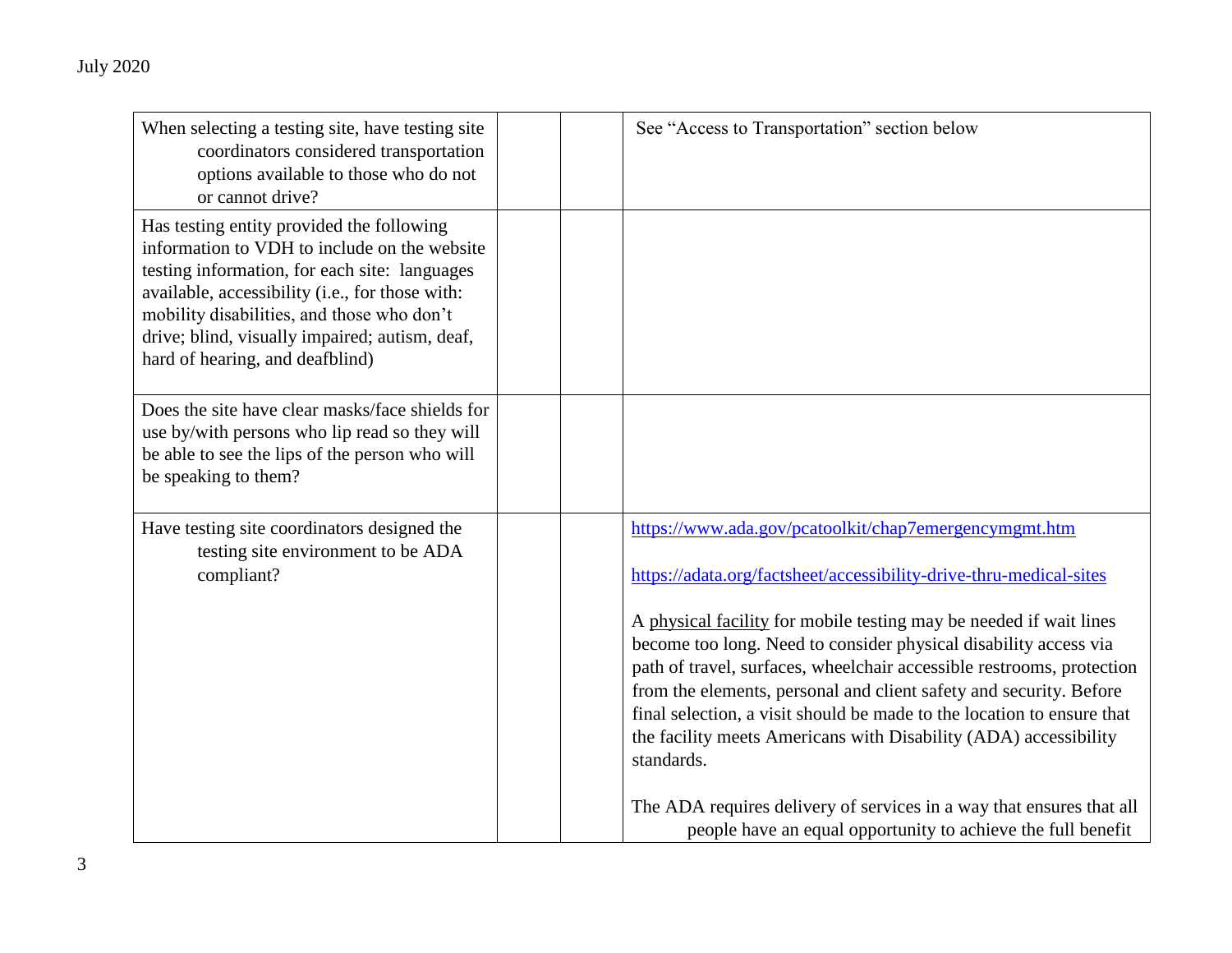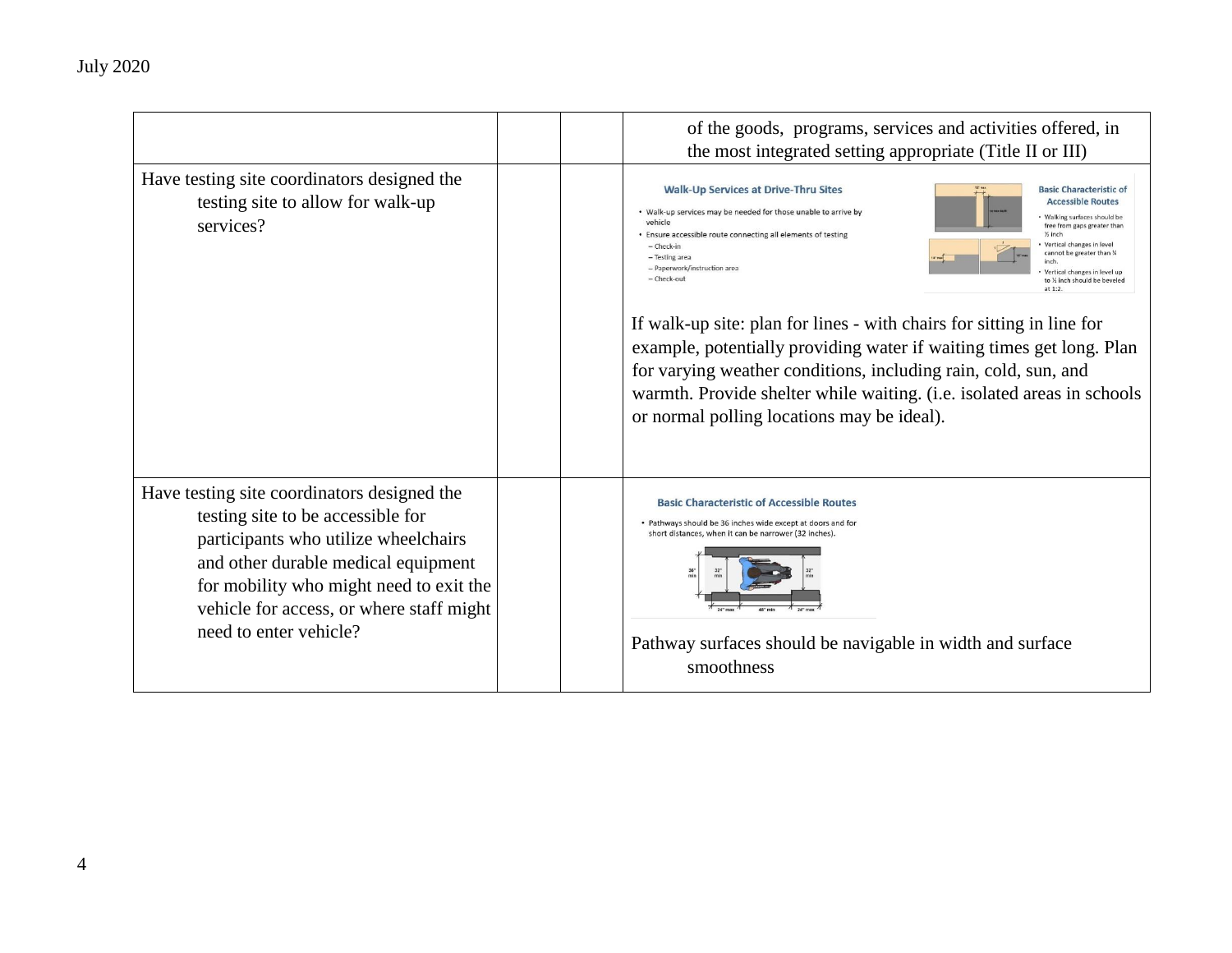| Have testing site coordinators designed the<br>testing site to allow for the use of<br>accessible vehicles (including those<br>that utilize motorized ramps and lifts)?                                                                                                                                                                                                                                                                                                                           |            |                | <b>Wheelchair Access at</b><br><b>Wheelchair Access at</b><br><b>Drive-Thru Testing</b><br><b>Drive-Thru Testing</b><br><b>Sites</b><br><b>Sites</b><br>98 IN<br>· Minimum clearance for<br>• Wheelchair users need<br>(8 FT 2 IN)<br>access aisle alongside<br>wheelchair-accessible vans<br>MIN<br>vehicle if exiting the vehicle<br>is 8 feet, 2 inches high<br>is required<br><b>COMMUNICATION</b> |
|---------------------------------------------------------------------------------------------------------------------------------------------------------------------------------------------------------------------------------------------------------------------------------------------------------------------------------------------------------------------------------------------------------------------------------------------------------------------------------------------------|------------|----------------|--------------------------------------------------------------------------------------------------------------------------------------------------------------------------------------------------------------------------------------------------------------------------------------------------------------------------------------------------------------------------------------------------------|
| <b>Action Steps</b>                                                                                                                                                                                                                                                                                                                                                                                                                                                                               | <b>YES</b> | N <sub>O</sub> |                                                                                                                                                                                                                                                                                                                                                                                                        |
| Have you prepared emergency messaging that<br>is short and simple, culturally<br>appropriate, in languages prevalent in<br>your area and in multiple formats, such<br>as audio, large print, captioning?<br>Is your website accessible to people with<br>disabilities? Does it have taglines for<br>people whose primary language is not<br>English, directing them to information<br>in a language they can understand? Is<br>the content accessible to screen<br>readers? Are videos captioned? |            |                | Section508.gov<br>https://www.w3.org/WAI/cognitive/                                                                                                                                                                                                                                                                                                                                                    |
| Have you established methods of<br>communication that include addressing<br>the needs for messaging in multiple<br>formats to account for the access and<br>functional needs of individuals with<br>disabilities, with limited English<br>proficiency, from diverse cultural<br>backgrounds, with cognitive                                                                                                                                                                                       |            |                | Section508.gov<br>https://www.w3.org/WAI/cognitive/                                                                                                                                                                                                                                                                                                                                                    |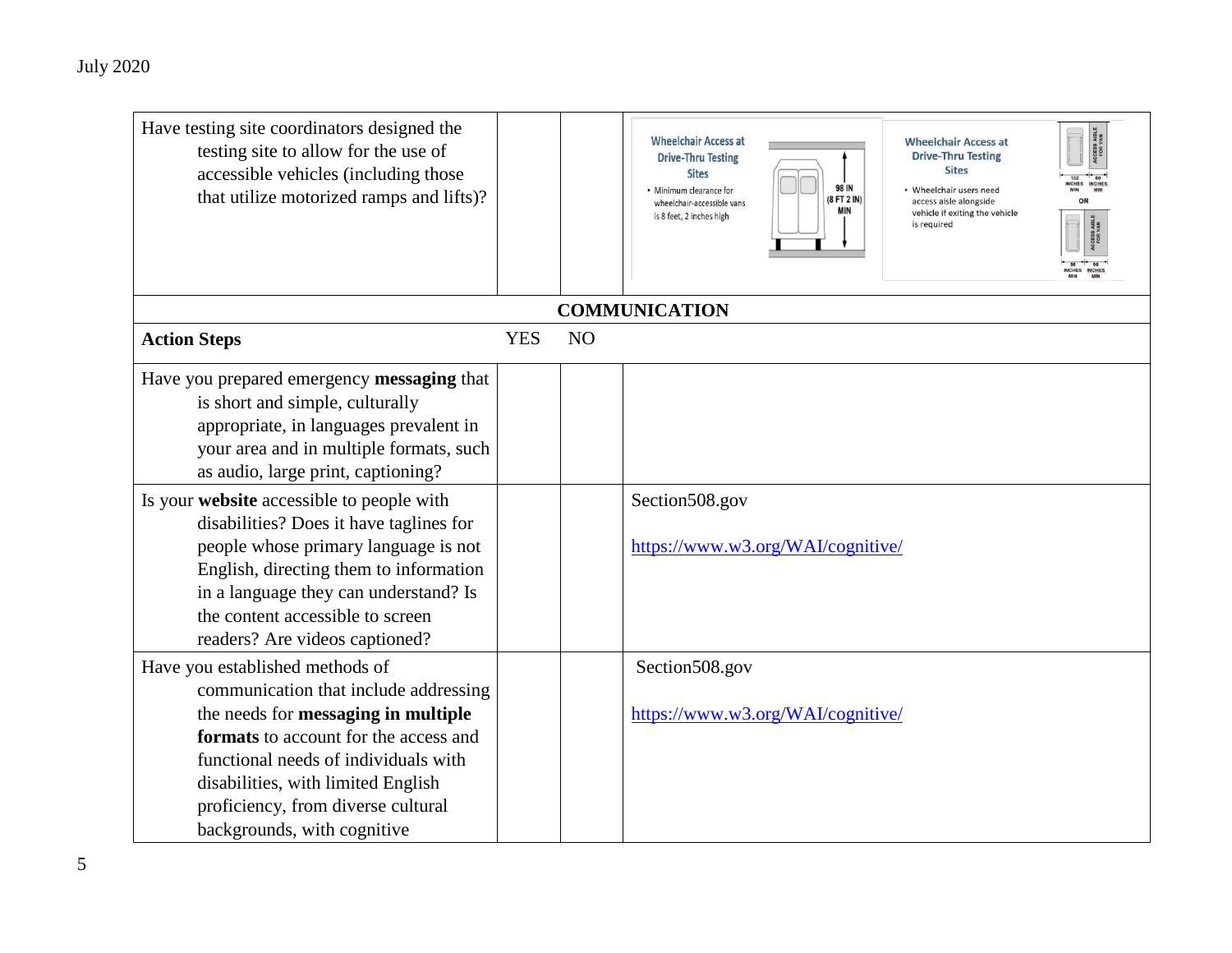| limitations, and who do not use<br>traditional media?                                                                                                                                                                                                      |                                                                                                                                                                                                                                                                                                                                                                                                                                                                                                                                                                                                                                                 |
|------------------------------------------------------------------------------------------------------------------------------------------------------------------------------------------------------------------------------------------------------------|-------------------------------------------------------------------------------------------------------------------------------------------------------------------------------------------------------------------------------------------------------------------------------------------------------------------------------------------------------------------------------------------------------------------------------------------------------------------------------------------------------------------------------------------------------------------------------------------------------------------------------------------------|
| Do testing site personnel have ready access to<br>interpreters for persons with limited<br>English proficiency and for persons<br>who are deaf or hard of hearing?                                                                                         | Linguabee: Free ASL-English VRI services for testing sites<br><b>Communication Accessibility During a State of Emergency</b><br>document (includes procurement information)<br>COVID-19: Deaf and Hard of Hearing Communication Access<br>Recommendations for the Hospital:<br>https://www.nad.org/covid19-communication-access-recs-<br>for-hospital/                                                                                                                                                                                                                                                                                          |
| Do testing site personnel have ready access to<br>communication tools which can assist<br>in communicating with persons with<br>limited English proficiency and for<br>persons who are deaf or hard of<br>hearing until an interpreter can be<br>obtained? | National ADA center fact sheet<br>https://adata.org/factsheet/accessibility-drive-thru-medical-sites<br>Emergency Communication 4 All; Picture Communication Aid<br>https://drive.google.com/file/d/1JcbgvrtCLPLdt9uccgFX2uhh0Lg4y<br>$bi6/view$ and the Spanish<br>version https://drive.google.com/file/d/1iT771jsnitBAlEoT1<br>WvC11UXyK5SfVEn/view<br>VDDHH Deaf and hard of hearing visor card - coronavirus (also<br>appropriate for LEP communication)<br>https://www.vddhh.org/downloads/COVID19_VDDHHcommcard3<br>a.png<br>VDDHH Deaf and hard of hearing communication card -<br>Coronavirus (also appropriate for LEP communication) |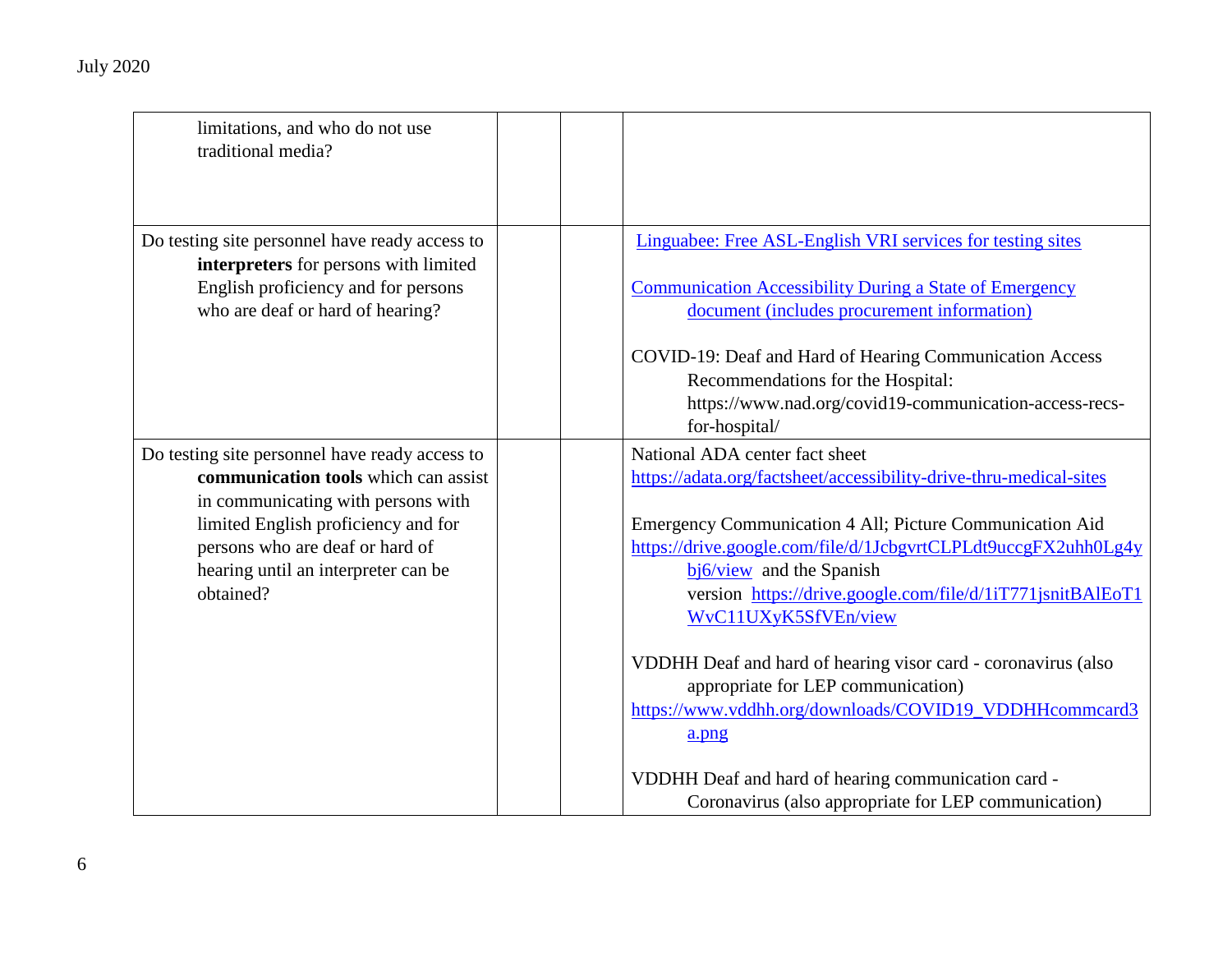| https://www.vddhh.org/downloads/COVID-<br>19%20Visual%20Communication%20Tool%20VDDHH.pdf                                                                                                                                                                                                                                                                                                                                                                                                                                                                                  |
|---------------------------------------------------------------------------------------------------------------------------------------------------------------------------------------------------------------------------------------------------------------------------------------------------------------------------------------------------------------------------------------------------------------------------------------------------------------------------------------------------------------------------------------------------------------------------|
| Patient provider communication.org communication tools<br>https://www.patientprovidercommunication.org/communication-<br>tools.htm                                                                                                                                                                                                                                                                                                                                                                                                                                        |
| Communication during actual testing: Addressing effective equal<br>access communication during testing: American Sign Language<br>(ASL)/ Video Remote Interpreting support, using pictograms, plain<br>language, Limited English proficiency, low literacy, plain language,<br>posting clear signage. Also medical professionals should be made<br>aware that many people who are hard of hearing utilize lip/speech<br>reading, which is hindered by the use of face masks. MANY people<br>aged 65 and older are hard of hearing, and most do not know sign<br>language. |
| <b>Advanced Communication:</b><br>Effective communication access to publicize event and on-site<br>needs: All sites will need access to ASL Interpreters and<br>video remote interpreting (VRI) capability for visual and<br>spoken languages. Also prepare for people who are<br>DeafBlind and need Close Vision or Tactile interpretation<br>(these individuals may not be able to utilize VRI and may<br>require onsite interpreting services). All visual signage will                                                                                                |
| need a verbal alternative and all verbal information will need<br>a visual alternative. Consider using graphics-based<br>communications methods, plain language, Limited English<br>proficiency, low literacy. Some persons may have or<br>display the Visor Alert Card or a wallet version stating, "I<br>Am Deaf"; train staff to respond appropriately and have                                                                                                                                                                                                        |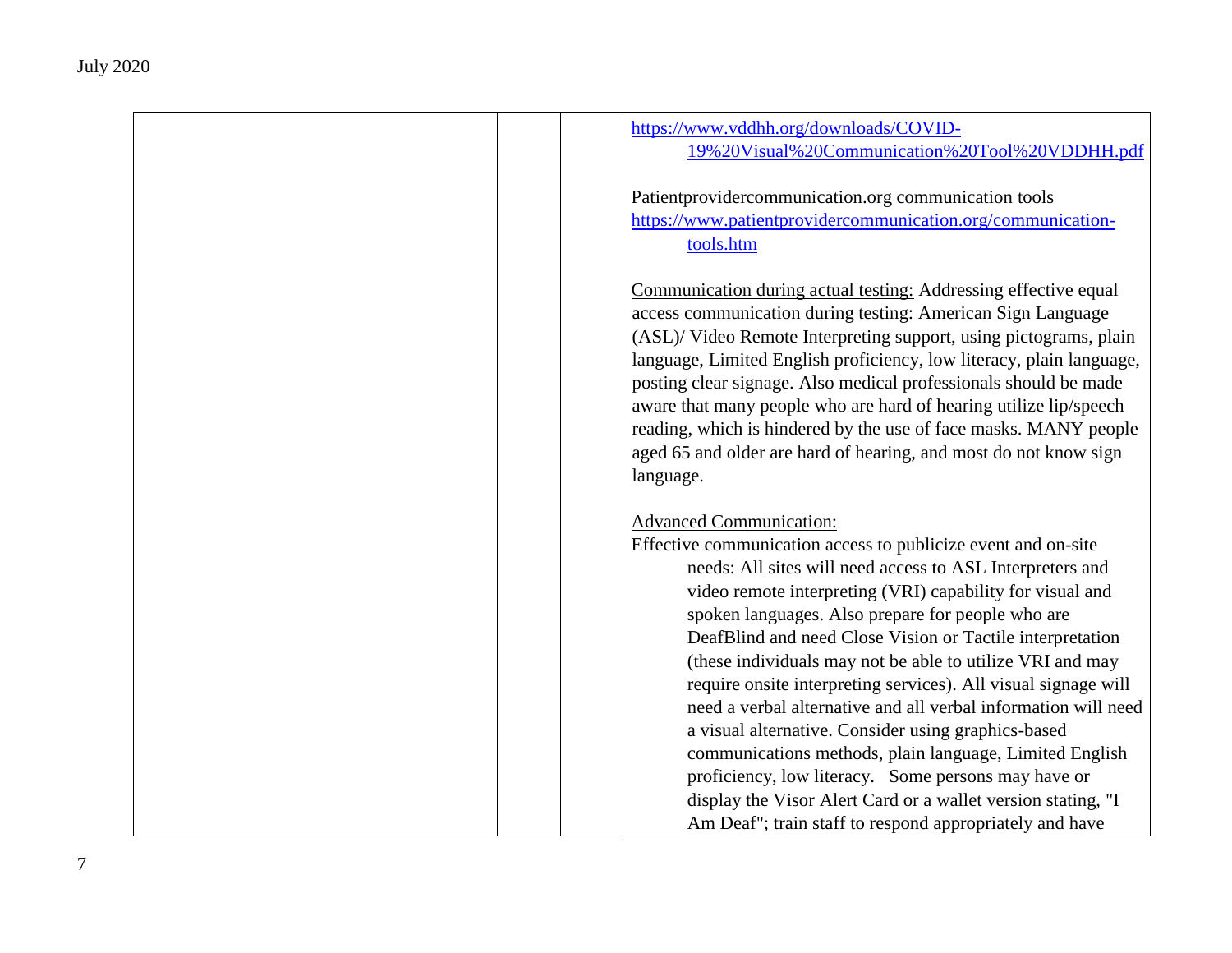|                                                                                                            | access to alternate signage, pen and paper or portable dry<br>erase board and markers available.<br>Signage outside of buildings for drive by or mobile testing needs to<br>be visible from street and in multiple languages for the area you are<br>serving.                                                                                                                                                                                                                                                                                                                                                                                                                                                                                                                                                                                                                                                                                                                                                                                                                                                                                                                              |
|------------------------------------------------------------------------------------------------------------|--------------------------------------------------------------------------------------------------------------------------------------------------------------------------------------------------------------------------------------------------------------------------------------------------------------------------------------------------------------------------------------------------------------------------------------------------------------------------------------------------------------------------------------------------------------------------------------------------------------------------------------------------------------------------------------------------------------------------------------------------------------------------------------------------------------------------------------------------------------------------------------------------------------------------------------------------------------------------------------------------------------------------------------------------------------------------------------------------------------------------------------------------------------------------------------------|
| Does testing staff know how to interact<br>effectively with a person who is blind<br>or visually impaired? | Staff need to be mindful that the person cannot see what is being<br>done, so staff should explain the process in advance and keep the<br>person informed every step of the process before staff actually do it.<br>Persons who are blind or visually impaired (VI) are generally very<br>astute to any conversation or sounds, they are not necessarily deaf<br>and hard of hearing, so do not raise your voice volume.<br>The National ADA Center recommends:<br>State your name and title clearly and repeat this introduction<br>if there are multiple personnel involved so that the patient<br>can identify who is talking to them. Verbally describe each<br>step of the procedure, using specific directional words like<br>"left" and "right," instead of "here" and "there".<br>Provide written materials in high-contrast large print,<br>Unified English Braille, and as text-only files that can be<br>emailed to the person.<br>If written materials are laminated or plastic, use low-glare<br>coating whenever possible.<br>Offer to read documents aloud to the person.<br>Offer to handwrite for the person to fill out a form, etc. (or<br>allow a companion to assist) |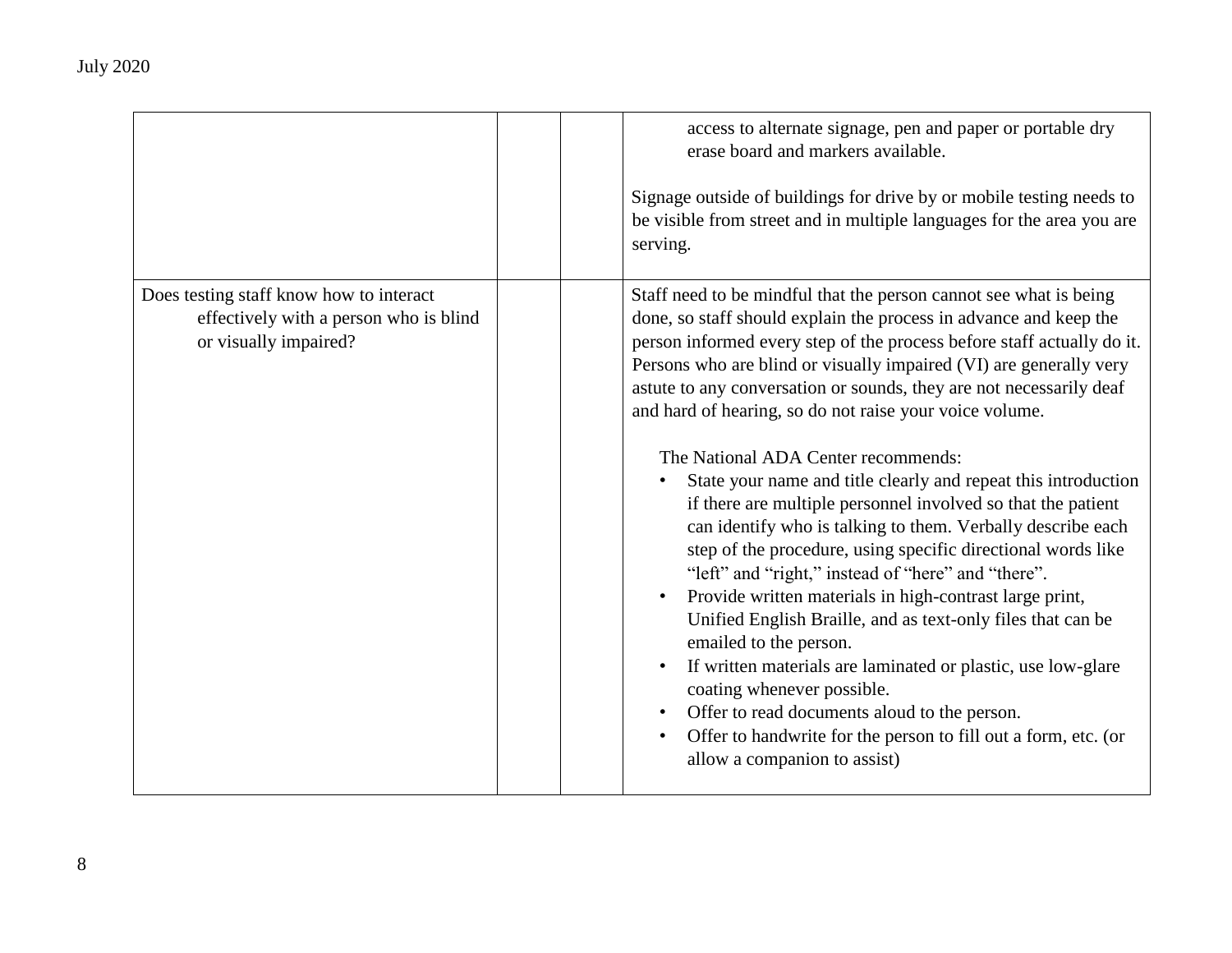| Does testing staff know how to interact<br>effectively with a person who may<br>have special sensitivities due to<br>disability or medical condition?                                                                    | Persons may be anxious about a stranger approaching to swab inside<br>of their mouth; a personal support aid or a familiar family member<br>or friend might be able to successfully do the swab for staff with<br>instruction. Do not turn anyone away who has a special sensitivity<br>need (i.e., autism, elderly with dementia, child, brain injury). |
|--------------------------------------------------------------------------------------------------------------------------------------------------------------------------------------------------------------------------|----------------------------------------------------------------------------------------------------------------------------------------------------------------------------------------------------------------------------------------------------------------------------------------------------------------------------------------------------------|
|                                                                                                                                                                                                                          | <b>IMPLEMENTATION</b>                                                                                                                                                                                                                                                                                                                                    |
| Do testing site personnel know that they<br>should not separate people from their<br>sources of support, such as dependent<br>service personnel (DSPs), service<br>animals, durable medical equipment,<br>or caregivers? | Social distancing guidelines may be reasonably modified in order to<br>allow for accommodations for persons with disabilities                                                                                                                                                                                                                            |
| Are testing information materials provided at<br>the site accessible?                                                                                                                                                    | Are any instruction cards in large print and contrasting color of font<br>to paper for reading?                                                                                                                                                                                                                                                          |
| Are procedures in place to address<br>unaccompanied minors who request testing?                                                                                                                                          |                                                                                                                                                                                                                                                                                                                                                          |
| How will the testing site be staffed?                                                                                                                                                                                    | Consider what testing assets are appropriate for each community<br>testing site: National Guard, contractors, volunteer<br>organizations, health department staff are all options which<br>must be intentionally chosen to fit the needs of each<br>community                                                                                            |
| How will test results be provided to patients?                                                                                                                                                                           | Post-testing Communication: Effective communication post testing<br>- We cannot assume individuals have access to computers/email,<br>multimodal communication options on how the person prefers to<br>receive information need to be offered at time of intake. Many older<br>and other access and functional needs populations have little or no       |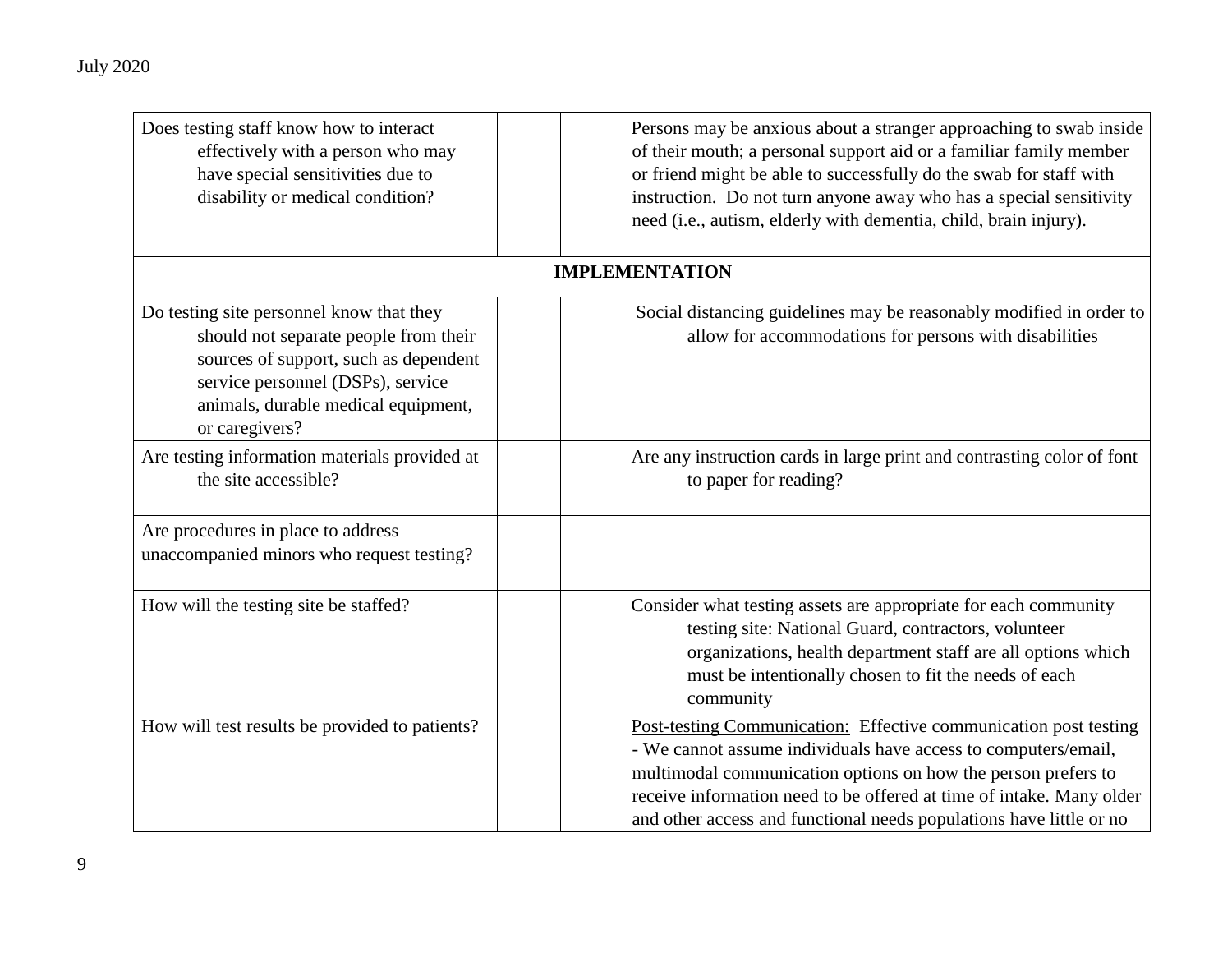| access to internet. With libraries and community centers closed,<br>they will have even less access. Older adults are not all connected |
|-----------------------------------------------------------------------------------------------------------------------------------------|
|                                                                                                                                         |
| and using email. Can test results be delivered in languages other                                                                       |
| than English? How are we protecting patient confidentiality?                                                                            |
| How will results be delivered to patients who have no permanent                                                                         |
| address or phone number, or who are homeless?                                                                                           |

## Access to Transportation to/from Testing Sites with Physician Prescreening

<https://www.cdc.gov/coronavirus/2019-ncov/community/organizations/disinfecting-transport-vehicles.html>

| <b>PLANNING</b>                                                                                                                          |     |     |                                                                                                                                                                                                 |
|------------------------------------------------------------------------------------------------------------------------------------------|-----|-----|-------------------------------------------------------------------------------------------------------------------------------------------------------------------------------------------------|
| <b>Action Steps</b>                                                                                                                      | YES | NO. | Resource                                                                                                                                                                                        |
| Has the person contacted their physician, and<br>physician advised to get tested?                                                        |     |     | If no, contact physician.<br>If yes, go to testing site.                                                                                                                                        |
| Does the person have Medicaid? If yes, does<br>the person needing the test have<br>anyone who can transport them to the<br>testing site? |     |     | If greater than 10 miles one way from the persons home to the<br>testing site, will COV reimburse mileage? IF yes, what is<br>process for Fee for Service or each managed care<br>organization? |
| Does the person have access to any public<br>transportation or para transit?                                                             |     |     | If yes, take public or para transportation (if policy allows) to site<br>and walk up/roll up to site.                                                                                           |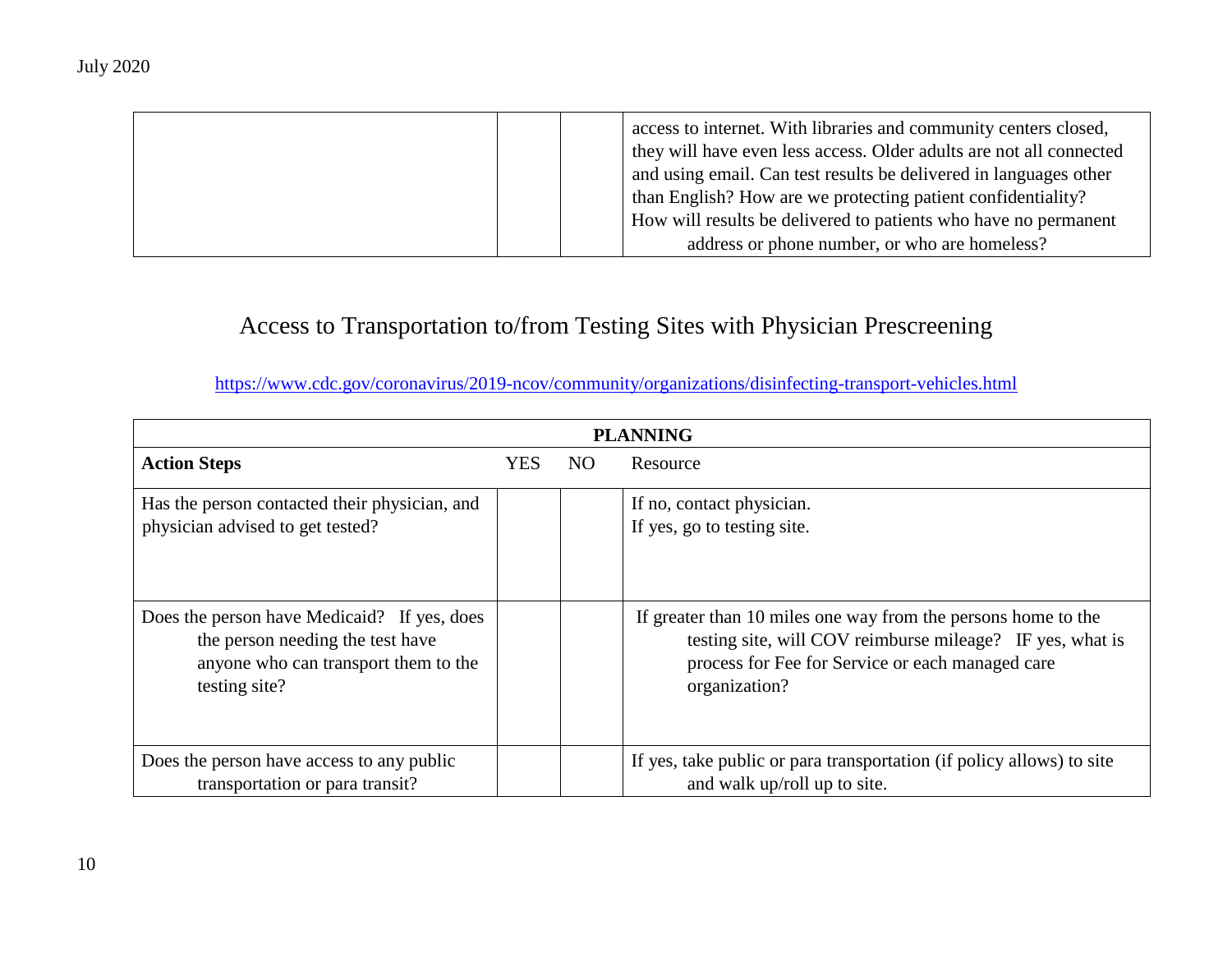| Can the person safely and independently take<br>a taxi, or some form of paid<br>transportation (i.e. Uber, Lyft)?                                                                                                   |            |    | If yes, then is there a process for reimbursement? |  |
|---------------------------------------------------------------------------------------------------------------------------------------------------------------------------------------------------------------------|------------|----|----------------------------------------------------|--|
| Does person have access to any volunteer<br>transportation? Friend? Faith based<br>organization?                                                                                                                    |            |    |                                                    |  |
|                                                                                                                                                                                                                     |            |    |                                                    |  |
| Do transportation companies or providers with<br>large vehicles transport persons so they<br>will have 6 feet of social distancing in<br>the vehicle (i.e., 1 person on a 15<br>passenger vehicle with the driver)? |            |    |                                                    |  |
| If the person who has access and functional<br>needs has a private citizen bring them<br>to the testing site, how can they be<br>reimbursed for legitimate mileage?                                                 |            |    |                                                    |  |
| <b>COMMUNICATION</b>                                                                                                                                                                                                |            |    |                                                    |  |
| <b>Action Steps</b>                                                                                                                                                                                                 | <b>YES</b> | NO |                                                    |  |
| Did you advertise transportation access in<br>same location you advertised the<br>testing event?                                                                                                                    |            |    |                                                    |  |
| Did you reach out to para transit and transit<br>company to coordinate efforts for<br>transportation to/from testing?                                                                                               |            |    |                                                    |  |
| Have staff been trained on directing traffic<br>with pedestrian involvement?                                                                                                                                        |            |    |                                                    |  |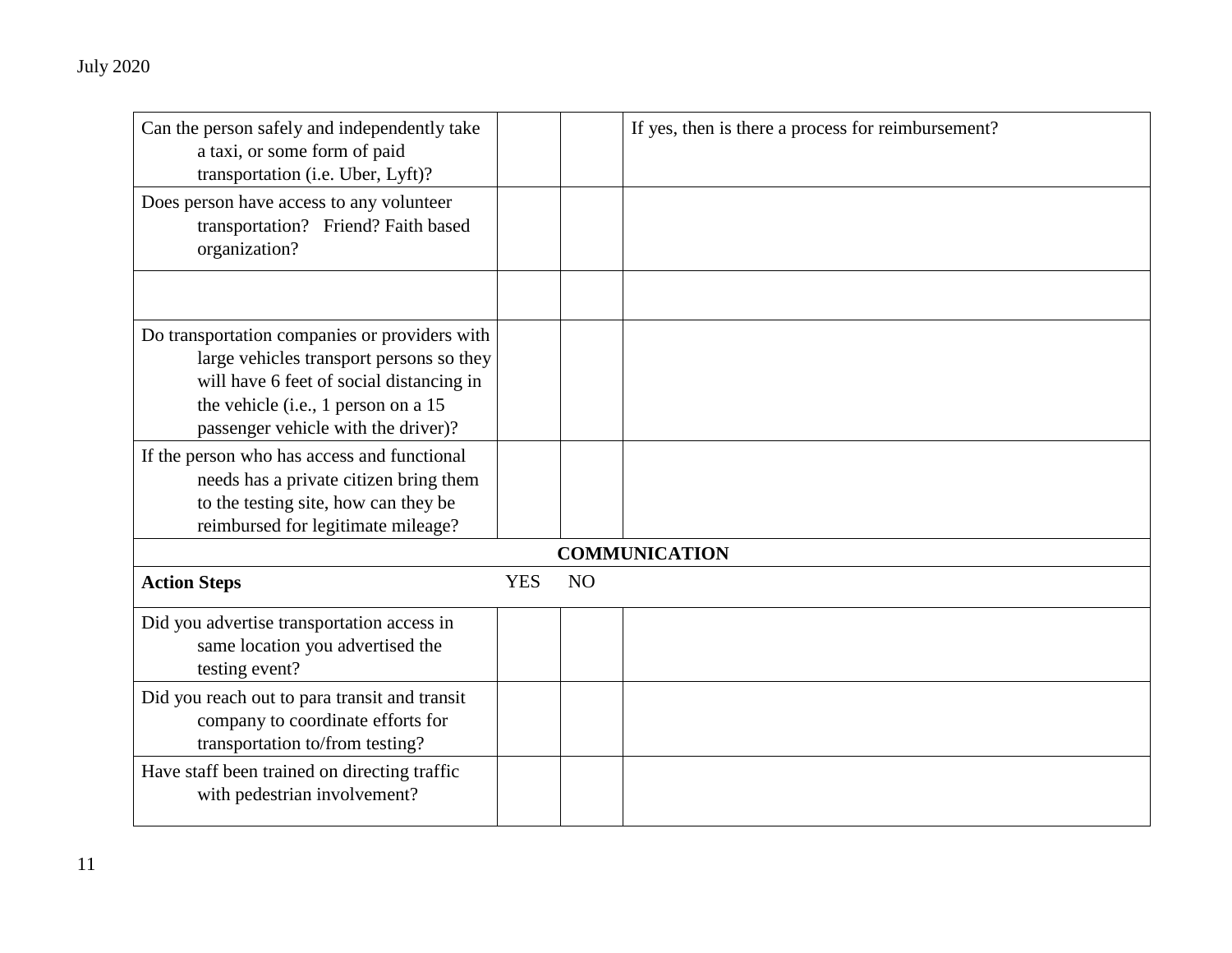| <b>IMPLEMENTATION</b>                                                                                                                                                                 |                                                                                                                                                                                                                                |  |
|---------------------------------------------------------------------------------------------------------------------------------------------------------------------------------------|--------------------------------------------------------------------------------------------------------------------------------------------------------------------------------------------------------------------------------|--|
| Do you have spaces for higher and large<br>w/chair vehicles to park if using a tent<br>for drive thru?                                                                                | <b>Wheelchair Access at</b><br><b>Drive-Thru Testing</b><br><b>Sites</b><br>98 IN<br>· Minimum clearance for<br>(8 FT 2 IN)<br>wheelchair-accessible vans<br>is 8 feet, 2 inches high                                          |  |
| Transportation companies or individuals who<br>transport suspected positive case<br>should be given print out of the CDC<br>page re: disinfecting non-emergency<br>transport vehicles | If suspected Positive, use PPE (gloves, mask and gown);<br>Clean vehicle after transport per CDC Guidelines:<br>https://www.cdc.gov/coronavirus/2019-<br>ncov/community/organizations/disinfecting-transport-<br>vehicles.html |  |
|                                                                                                                                                                                       |                                                                                                                                                                                                                                |  |
| Does the person have Medicaid? If yes, does<br>the person needing the test have<br>anyone who can transport them to the<br>testing site?                                              |                                                                                                                                                                                                                                |  |
| Does the person have access to any public<br>transportation or para transit?                                                                                                          | If yes, take public transportation to site (if policy allows) and walk<br>up/roll up to site.                                                                                                                                  |  |
| Can the person take a taxi?                                                                                                                                                           | If yes, then is there a process for reimbursement?                                                                                                                                                                             |  |
| Does person have access to any volunteer<br>transportation? Friend? Faith based<br>organization?                                                                                      |                                                                                                                                                                                                                                |  |